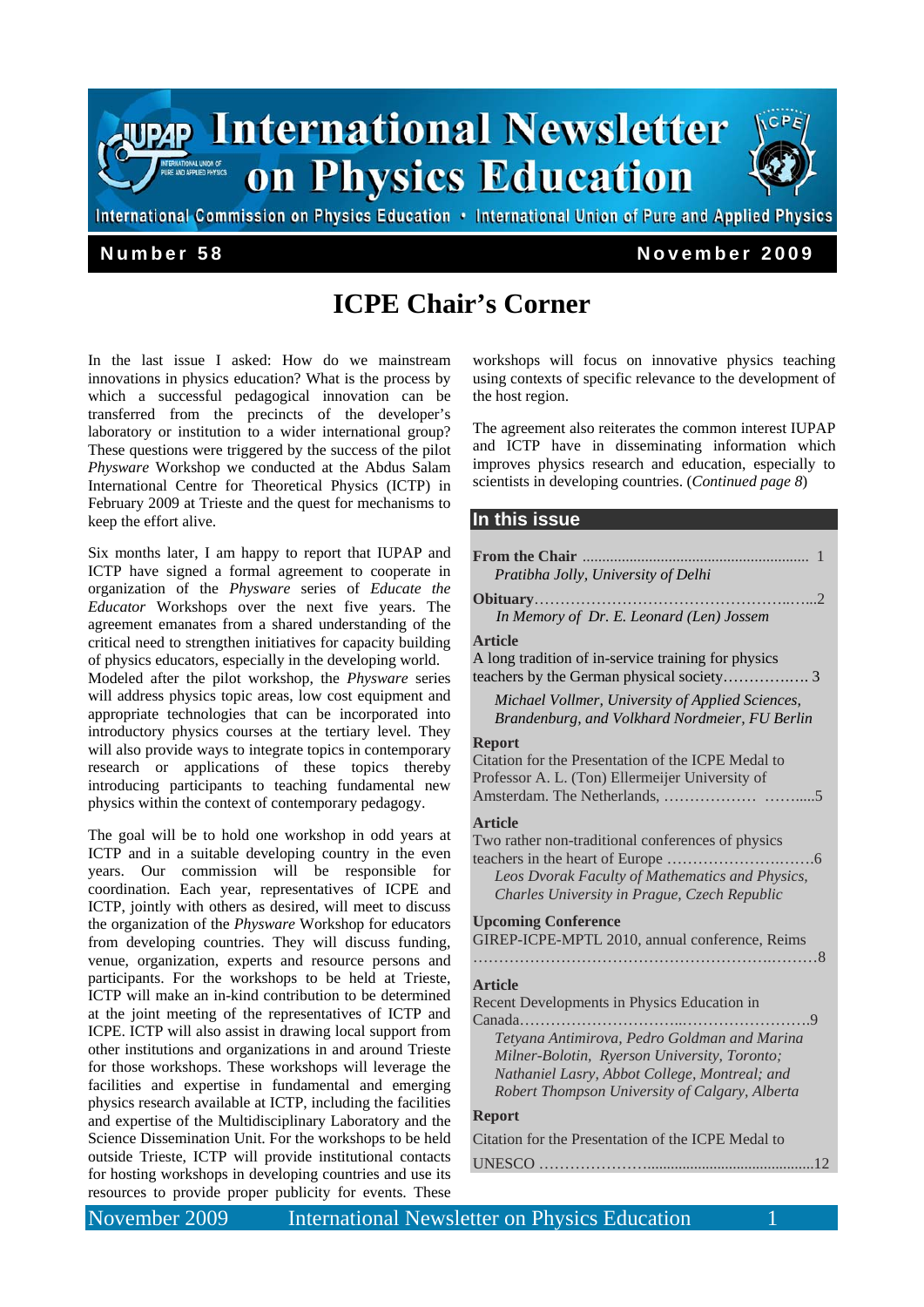## **Report**

# *In Memory of E. Leonard Jossem*



Dr. E. Leonard (Len) Jossem passed away Saturday, August 29, 2009. Dr. Jossem served the International Commission on Physics Education both as its Secretary and as its Chairman (1981-1993), and was awarded the Medal of the Commission in 1995. He was also an editor of several ICPE books.

Pratibha Jolly, current chair of ICPE noted, "I enjoyed his deep understanding of cultures and fondly recollect his insightful mails on Indian poetry and literature. Len will be missed for his commitment to the global community of physics educators, his words of wisdom and his friendship towards all."

Dr. Jossem was a consultant for UNESCO projects in Thailand, and a consultant for the World Bank-Chinese University Development Project in China. He held honorary professorships in Physics at Beijing Normal University, at Beijing Teachers College, and at Southeast University in Nanjing, China. Deeply involved in International Physics Education, he was recognized on his 70th birthday in an International Newsletter on Physics Education article, "He moves among students and teachers as naturally as among professors and Nobel laureates. To have a teaching career with such a fresh innovative spirit during half a century is a privilege only a few can enjoy."

Born in Camden, NJ on 19 May 1919, Dr. Jossem received his B.S. in Physics from City College of New York in 1938. During World War II he was a member of the scientific staff at Los Alamos in the Advanced Developments Division. He received his master's degree in 1939 from Cornell University. His Ph.D., also from Cornell University in 1950, was for his research on experimental condensed matter physics. His long and productive career included nine years on the faculty at Cornell University, and two years with the commission on College Physics.

Joining the faculty of the Department of Physics in The Ohio State University in 1956, he continued his research in experimental condensed matter physics and was responsible for building the advanced

undergraduate physics laboratories in the department. He taught at OSU for thirty three years, serving as Chairman of the Physics Department from 1967-1989 till he became Professor Emeritus in 1989. The department is well known for its efforts in insuring that all graduate students are introduced to and schooled in the good practices of exemplary teaching. This program is part of the legacy of Len Jossem.

Jossem was a fellow of the American Association for the Advancement of Science, the New York Academy of Sciences, the Royal Academy of Arts, and the Institute of Physics [London]. He held the Howard E. Maxwell Award for Distinguished Service to the Ohio Section of the American Physical Society.

 An active member since 1948 and past president of the American Association of Physics Teachers (AAPT), Jossem continued to serve on several of its committees till the very end. He was a member of the Committee on the Teaching of Science of the International Council of Scientific Unions, and of the UNESCO-Physics Action Council Working Group on University Physics Education. He received the AAPT Distinguished Service Award in 1970, the Melba Newell Phillips Award in 1985, and the Oersted Medal in 1994. In presenting the medal, James H. Stith noted, "Leonard Jossem is a master teacher and educator in the broadest sense of the word."

Long interested in physics education, his activities include service as Staff Physicist and Executive Secretary of the Commission on College Physics from 1963 to 1965. He served as the Chairman of the Commission from 1966 to 1971, during which time the commission's work fundamentally changed the way physics was taught in the United States. He also served as a member of the Board of Directors of the Michigan-Ohio Regional Educational Laboratory (1967-69); the U.S. National Advisory Committee on Education Professional Development (1967-70); the Council of the American Association for the Advancement of Science (1967-70); and the Physics Survey Committee of the National Academy of Sciences/National Research Council (1967-1970).

On hearing of Len's death, Minella Alarcon, Senior Programme Specialist for UNESCO stated, "Len Jossem was a good friend of UNESCO and its physics education networks. Among much else, he will be remembered for keeping and sharing databases of physics teaching and learning materials."

 "The world's physics teaching society has lost one of its pioneers, and the Chinese physics teaching community has lost one of our old friend and best collaborator", said Nian-Le Wu Nianle Wu, professor at Tsinghua University in Beijing China and a newly appointed member of ICPE.

(Some material taken from an AAPT news release. http://www.aapt.org/aboutaapt/upload/ ... JossemPressRelease.pdf)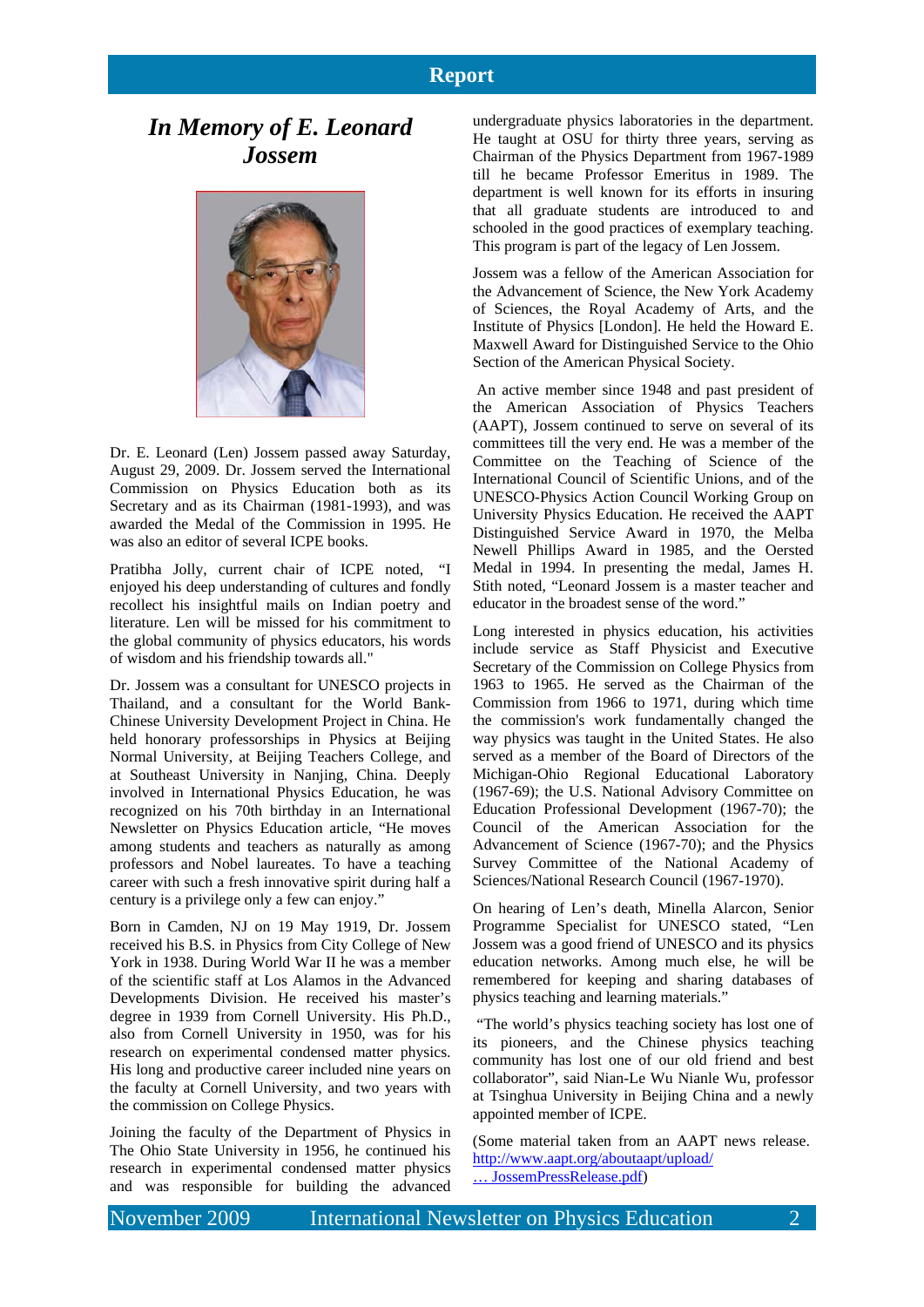### **Article**

# *A long tradition of in-service training for physics teachers by the German Physical Society*

*Michael Vollmer, <vollmer@fh-brandenburg.de> University of Applied Sciences Brandenburg, Magdeburgerstr. 50, 14770 Brandenburg, Germany* 

*Volkhard Nordmeier* 

*FB Physik, FU Berlin, Arnimallee 14, 14195 Berlin, Germany* 

In Germany, in-service physics teacher training is offered by a variety of people and institutions, and so far as content is concerned, it covers a very wide field. On the one hand, there is a focus on didactical and pedagogical aspects of physics teaching or empirical studies of learning; on the other hand, in-service teacher training focuses on the subject matter of physics. The latter aspect is motivated by the goal that physics teachers should stay up-to-date with modern developments in physics and technology in our rapidly changing technological world.

Obviously content-based physics teacher training should be given by experts close to physics research and development — and such experts are usually working at university physics departments, or other big research institutions or in industrial research laboratories. Unfortunately, these institutions are spread widely all over the country. Therefore, besides the numerous regional physics teacher training seminars, held annually in Germany, it is very helpful, that the German Physical Society (DPG) already decided, more than 25 years ago, that such contentbased physics teacher training should also be organized nationwide as week long courses; and most important — that they should be financially supported.

Obviously, regular week-long activities require some kind of meeting place which was then becoming available at the DPG Physikzentrum in Bad Honnef (www.pbh.de). This center was founded in 1976 with the goal to provide a conference and meeting venue for the physics community, with the ability to provide overnight accommodation and meals. Since then, tens of thousands of participants (at present more than 5000 per year) have enjoyed scientific conferences and workshops, physics schools for students and young researchers as well as in-service physics teacher training courses. In addition, the building is also the headquarters for the DPG, which also holds its annual 3-day conference discussing future activities and important issues of the society.

A few years after founding the center, the DPG launched the first of a long series of in-service physics teacher training seminars at the physics center. The very first (and very successful) seminar dealt with an ever modern hot topic: the physical basis for energy sources, its forms, transformations and uses. Shortly afterwards, a scheme for such teacher training

seminars was developed. These have been working now for more than two decades. The DPG supported two courses per year, each for a period of five days, typically for between 40 to 80 participants, which focussed on up-to-date topics in physics, as well as the relationship between physics to other disciplines.

These courses are usually organized by two directors, one being involved in the physics discipline of the course, the other one from the field of physics education. Up to 16 lectures/courses are scheduled as two hour sessions, about two thirds dealing with the physics aspects and about one third dealing with physics education related issues — like for example, concepts of how to teach this topic in a school classroom. Each session offers ample time for discussions, since speakers only use about 75 minutes for their presentation and another 15 minutes for discussions. After each speaker, there is at least a 30 minute break, stimulating more discussions. Although the directors may, and often do, contribute themselves, external experts from all over Germany are invited to come to Bad Honnef and also stay for several days, if possible the whole week, with the teachers. This allows additional interactions and stimulating discussions also during social gatherings in the evening hours in the comfortable wine and beer cellar of the Physikzentrum.

A growing number of contributions show experiments which are usually enjoyed a lot by participants (see Fig. 1).



These opportunities were enhanced even more after a new lecture hall was built (Fig. 2) which now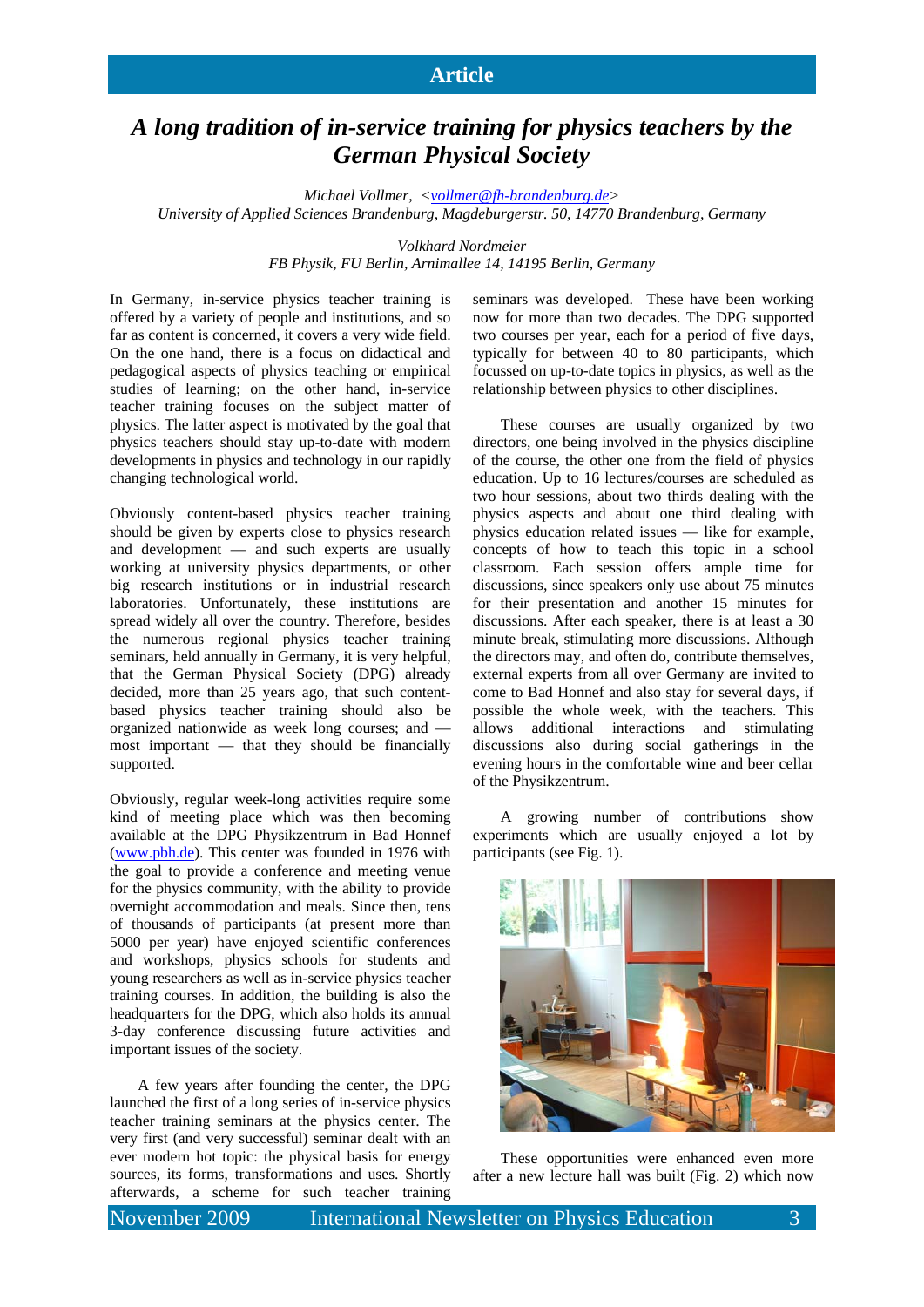allows seminars with up to 100 participants, the limit being mainly due to accommodation problems.



Some titles of teacher training seminars of the last few years were elementary particle physics, cosmology and astrophysics, quantum mechanics and quantum phenomena, nonlinear dynamics, spectroscopy, lasers, solid state physics and superconductivity, theories of relativity, sensors, nanophysics, but also topics beyond physics alone, like medical physics, energy and environment, natural phenomena, biophysics, physics and sports, physics and music, physics of the earth, meteorology, history of physics or renewable energies.

At the end of each course, the participants evaluate the course and suggest new topics for future courses. Not unexpectedly, the teachers particularly enjoy the possibility to directly communicate with experts, also during the meals (Fig. 3), breaks and in the evenings.



 This aspect is of course well known by scientists, but is similarly important for physics

teachers. Another very important aspect contributing to the success of these seminars is the physics center itself with its ambience: the whole group of teachers stays in the building, sharing all meals but there are also social activities, like walks to the Rhine river or in the nearby hills.

 Due to the great success of these teacher training seminars, and seeing the necessity to provide a life long learning platform for physics teachers, the activities were intensified a few years ago. At present, the DPG organizes three week-long courses for physics teacher in summer and fall, as well as another course for young teachers. In addition, The Wilhelm and Else Heraeus foundation usually supports a fifth course in fall for teachers in the transition phase from university education to professional teaching at school. This means, of course, more organization and more people involved. The DPG has named two people to organize this program (at present Volkhard Nordmeier/Berlin and Michael Vollmer/Brandenburg) by finding topics, looking for course directors and analyzing the evaluation of the courses. In order to help new directors, a handout (kind of a manual) was developed with information of how to organize such courses and how to recruit speakers, including a provisional time scale for the preparation as well as a time schedule for the course itself. .

As an example of the diversity of the present program, the courses for 2009 and 2010 are listed:

| $6. -10.7.09$   | High energy and accelerator physics                                                                                                                                                                                                   |  |  |  |
|-----------------|---------------------------------------------------------------------------------------------------------------------------------------------------------------------------------------------------------------------------------------|--|--|--|
| 13.-17.7.09     | Cosmology                                                                                                                                                                                                                             |  |  |  |
| 23.-27.10.09    | History of physics                                                                                                                                                                                                                    |  |  |  |
| 18.-20.11.09    | Ideas and concept for modern                                                                                                                                                                                                          |  |  |  |
| 23.-27.11.09    | physics teaching (course for new<br>teachers with less than 5 years of<br>teaching experience)<br>Physics and technology yesterday,<br>today and tomorrow<br>WEH-meeting for teacher students<br>in final year and beginning teachers |  |  |  |
|                 |                                                                                                                                                                                                                                       |  |  |  |
| $28.6 - 2.7.10$ | Natural phenomena in physics                                                                                                                                                                                                          |  |  |  |
| 26.-30.7.10     | Environmental physics                                                                                                                                                                                                                 |  |  |  |
| 22.-26.10.10    | Physics and music                                                                                                                                                                                                                     |  |  |  |
| 16.-19.11.10    | Course for new teachers with less                                                                                                                                                                                                     |  |  |  |
| 11/2010         | than 5 years of teaching experience<br>WEH-meeting for teacher students<br>in final year and beginning teachers                                                                                                                       |  |  |  |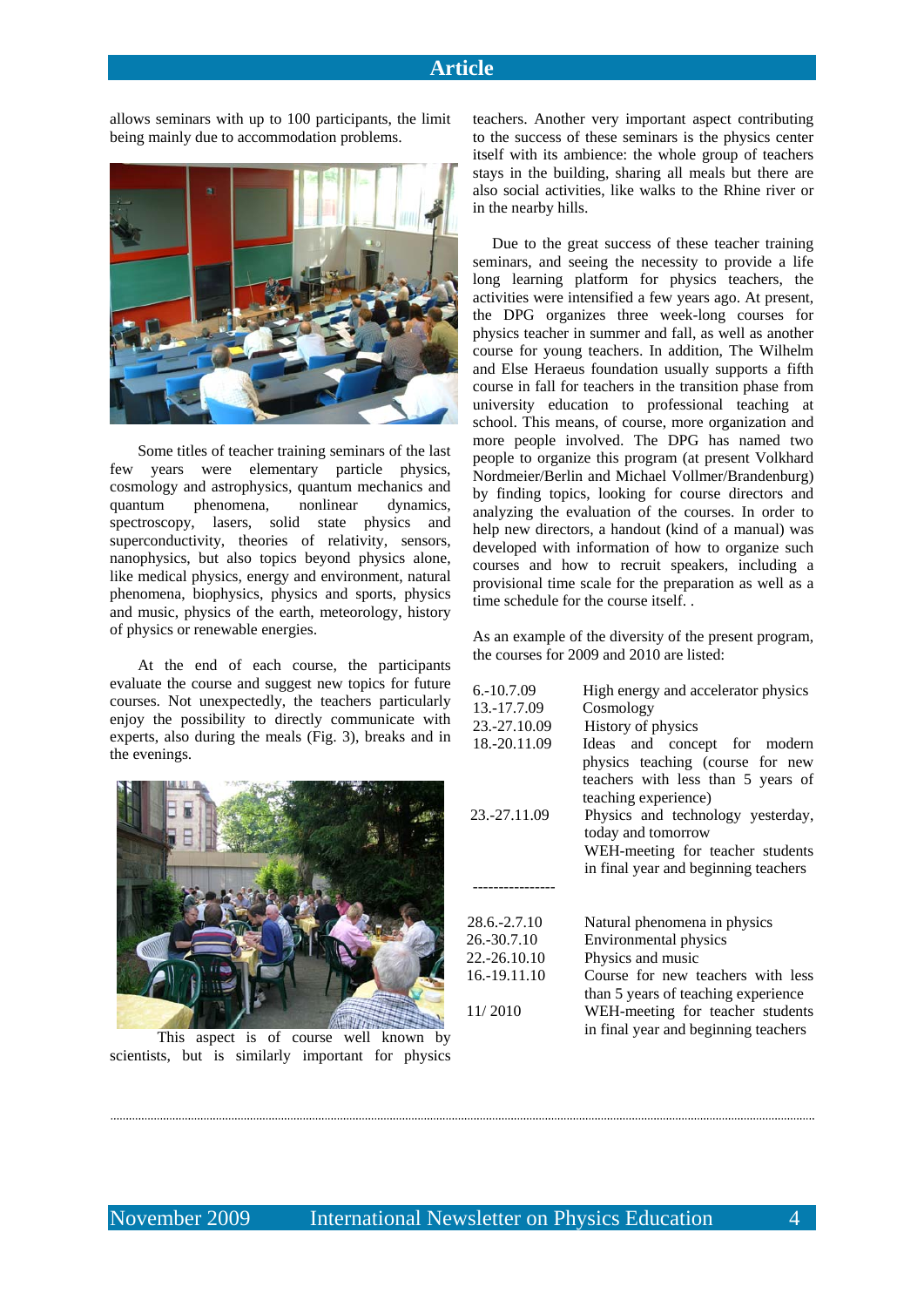## **Citation**





**to** 

**Professor A. L. (Ton) Ellermeijer University of Amsterdam, The Netherlands** 



# **Bangkok, Thailand October 2009**

*In 1979, the well-known researcher in the field of physics education, George Marx, proposed to institute a medal to recognise "outstanding contributions to physics teaching of a kind that transcends national boundaries". The first award of the medal was made in 1980 to Professor Eric M. Rogers, the awarding ceremony taking place during the Trieste Conference on Education for Physics Teaching.* 

*At the ICPE2009 conference in Bangkok, the 2009 medal was awarded to Professor Anton (Ton) Ellermeijer for "long and distinguished service to physics education". It was presented by the vice-chair of ICPE, Professor Robert Lambourne Jolly, who delivered the following citation.* 

Ton Ellermeijer, Professor at the University of Amsterdam and Director of the AMSTEL Institute, is awarded the ICPE Medal in recognition of his significant contributions to the teaching and learning of physics. His distinguished career has included many research and development activities which have had international impact on scientists, educators and the teaching of science.



*Professor Lambourne presents the medal to Professor Ellermijer at the ICPE conference in Bangkok* 

Dr Ellermeijer completed a Masters in Nuclear Physics from the University of Amsterdam. After a few years as a high school teacher he entered the Free University of Amsterdam and completed a doctorate in Physics Education. He now holds a chair of the Dutch Physical Society in Physics Education at the Faculty of Science of the University of Amsterdam and is Director of the Amsterdam Mathematics, Science & Technology Education Laboratory, known widely as the AMSTEL Institute.

Under Dr. Ellermeijer's direction the AMSTEL Institute was established in 1999. It is an Institute within the Faculty of Science and is dedicated to Mathematics and Science Education. Through a diversity of activities, the Institute focuses on improving Science Education at all levels of education. Today, approximately 40 staff members conduct research and development at the Institute. The influence of this work in science education has been worldwide.

Dr. Ellermeijer has initiated many innovations in physics education. He was a pioneer in the introduction of instruction technology in the teaching and learning of physics. In 1987 he founded the Centre for Microcomputer Applications (CMA) - CMA has been involved in many international projects to support the introduction of Information Technology in Education in both developed and developing countries.

Dr. Ellermeijer has been recognized for his efforts by receiving prestigious awards and positions. In 1999 he received the Prof Minnaert Award for his contributions to Physics Education in The Netherland. Today he is President of GIREP, the international organization for Research in Physics Education

For his pioneering work in developing and disseminating student-centered physics education and for his continuing efforts to promote quality physics learning throughout the world, the International Commission on Physics Education is pleased to present its 2009 Medal to Professor Anton L. (Ton) Ellermeijer.

November 2009 International Newsletter on Physics Education 5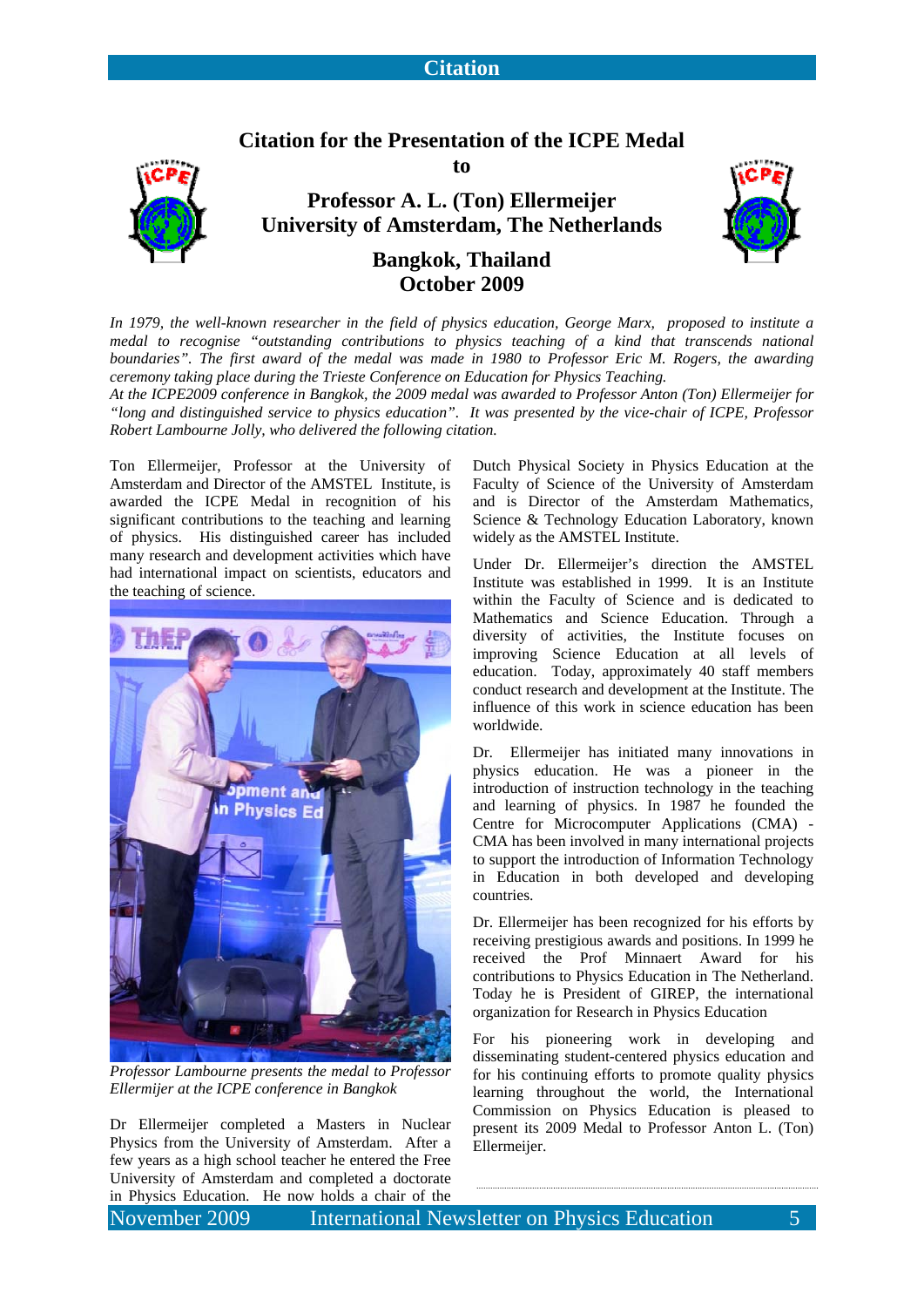# **Two rather non-traditional conferences of physics teachers in the heart of Europe**

*Leos Dvorak, < leos.dvorak@mff.cuni.cz> Faculty of Mathematics and Physics, Charles University in Prague, Czech Republic* 

The Czech Republic is often called "the heart of Europe" — at least in tourist materials to persuade them to come to see Prague or other parts of this country. However, the purpose of this text is different: to describe two activities of Czech physics teachers which perhaps may be of some inspiration to those in other countries. (One of them, as we shall see, has already become such an inspiration.) These activities are two conferences of physics teachers that deserve, at least in some respect, to be called nontraditional.

#### **Physics Teachers' Inventions Fair**

Teachers have a lot of interesting ideas, especially concerning school physics experiments. So, it is useful to put teachers together to enable them to present and share their tricks, "inventions", variants of experiments and the ways in which they use them. When the founders of the conference *Physics Teachers' Inventions Fair* put this idea into practice, back in 1996, they thought that it would last for just two or three years. Surely the supply of ideas and tricks teachers have on their shelves would be exhausted then. Well, the conference survived longer than expected. It still flourishes and it will celebrate its fifteenth anniversary in 2010. There are always new tricks, new technologies to apply, new variants of experiments and new ways to look at old ones.

What makes this conference a bit special and nontraditional? There are some points worth mentioning:

- It brings together physics teachers from all types of schools: from lower secondary (for pupils of age 12–15) to senior secondary (for students 15–19) to university (especially from departments devoted to teacher training).
- Teachers from all three groups participate actively at the conference, i.e., they present their talks. Sometimes even their pupils and students are involved in the presentations.
- There are no parallel sessions but just one large session so that everyone can see all of the presentations. Thus there is no need to run back and forth between various sessions or to regret that the two talks most interesting to you are at the same time.

Add to this quite a low fee (equivalent to about 20 Euros, really not much for a 3 day conference) and cheap accommodation to make the conference costs not prohibitive, and you have an event that is really useful and attractive. The changing of the host site may also add to its attractiveness: every second or

third year it takes place in Prague, in other years it is held in other towns of the Czech Republic. Roughly 100–170 participants enjoy it each year.

There is another perhaps inspiring point. Printed proceedings are published each year. But you can lose such proceedings, miss some years, or just find it inconvenient to look for an article by some author or on some topic in more than ten volumes of paper proceedings. That's why electronic "superproceedings" of selected articles of many years of the conference were created – first on CD (comprising the first ten years), then on the web, covering (up to now) the first 12 years of the conference. This resource offers more than 350 articles plus some other supplementary materials. The web version of these "superproceedings" is used quite frequently, being visited by users from more than one hundred unique IP addresses per day. Because of this, it will be developed further and articles from two more years will be added in the near future. Long-range plans include the translation of at least some of the articles to English.

Though the "*Inventions Fair*" is a local conference of Czech physics teachers we also try to invite people from abroad – and not only from countries as close as Poland and, of course, Slovakia. For example, in 2007 Paul Doherty from the San Francisco Exploratorium was the keynote speaker. He also was quite keen on the event. Here are his impressions, written down on his web page after he returned home:

*"I was impressed by the great activities the teachers had developed, and I enjoyed the wonderful teaching styles they showed as they taught their colleagues. These teachers didn't talk about teaching physics, they taught us physics with demonstrations, images, and great stories."* 

What more appreciation could the organizers and participants want?

#### **From Prague to Long Island**

Though Paul Doherty's words cited above have disappeared from the web since then (naturally he compresses the information on his web pages), the influence of the event has lasted. Apart from Paul two or three other people (physics teachers) from the U.S. have visited the conference in recent years. Just a few weeks ago we received notice that they have established a similar conference, "*Teslamania – Physics Teachers' Innovation Fair*" at Suffolk County Community College in Long Island (New York City). Until now it has been only a one day event. It seems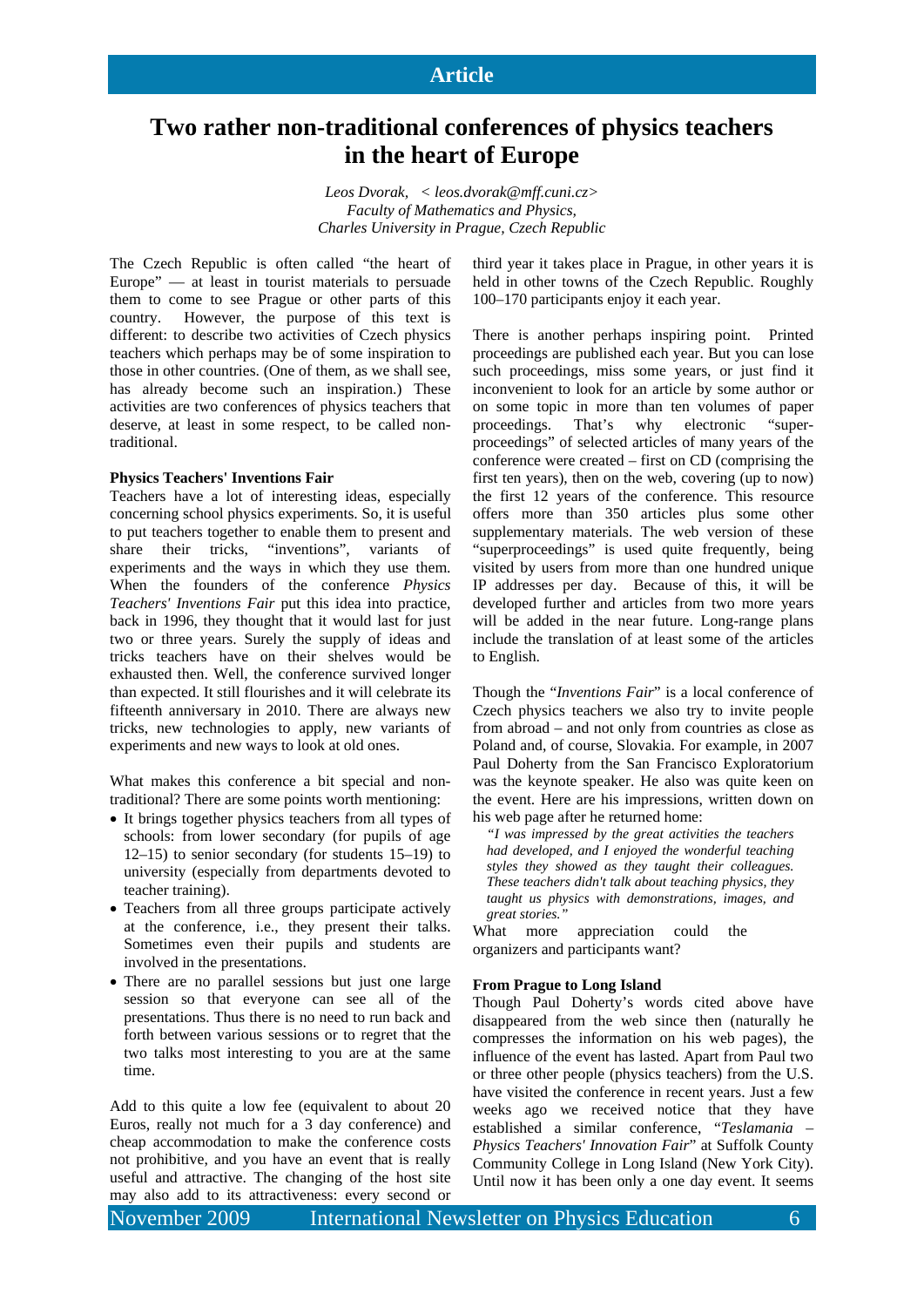that the first year in 2008 was successful, though, because *Teslamania 2009* is planned for October 24 — see http://teslamania2009.eventbrite.com/. (It is nice to see the link to the Czech *Physics Teachers' Inventions Fair* at their web site.)

Of course, we do not pretend that this type of conference is a universal / ideal / everything-solving event. It may, however, be at least a bit inspiring even to some of the readers of this text. If you are interested, why not to come to Prague? (It is a beautiful place, anyway, even not counting the conference. :-) ) The next *Physics Teachers' Inventions Fair* will take place in Prague on September 3–5, 2010. The information will appear on the web page http://kdf.mff.cuni.cz/veletrh/ .

#### **Heureka Workshops**

The second conference, or meeting, is even more nontraditional. Let us again use a quotation, this time from a short report by Elizabeth Swinbank from the University of York, U.K., who attended this event in 2004 (see *Phys.Ed*. **40**, No.1, (Jan.2005), p.5):

*"What would be your response if you were invited to join a teachers' conference to be held in the small Bohemian town of Nachod, conducted almost entirely in Czech, where the accommodation would be on mattresses on the floor of a school, with DIY catering from the local supermarket?"* 

It is really so. The conference, attended each year by about 50–80 physics teachers and students who are future physics teachers, takes place in a high school ("gymnasium") in Nachod, which is a small town in northeast Bohemia, some 150 km from Prague. There is nothing luxurious at the Heureka meeting. We sleep in our sleeping bags in classrooms and everyone takes care of their own food. What attracts people to come under such circumstances and spend the whole weekend from Friday evening till Sunday afternoon? Again, the conference has its special points. For

example:

- There are no theoretical talks; everything is practical. It is not, in fact, a classical conference. It has the form of a set of workshops, about 15-18 each year, each lasting 1.5 hours and repeating several times (two to four times). Each participant can attend up to eight workshops.
- It mixes people of all ages from students in the first year of bachelor studies who will (after their master studies) become physics teachers, to experienced teachers who have taught for tens of years. In addition, some people attend from the Department of Physics Education of the Faculty of Mathematics and Physics, Charles University in Prague, which organizes the event.
- It enables all participants to be as active as they like – and they really are!
- The informal accommodation puts people together and enables them to discuss problems or to do experiments till late at night. In fact, at this year's conference *Heureka Wokshops 2009* (which took

place October 2–4) the participants persuaded the leaders to organize an "extra run" of three workshops on Saturday evening, after the end of the official program. Some participants were seen to be trying experiments until nearly midnight.

The entire event is rather informal. There is no fee and no payment for accommodation. Thanks to the local organizer (experienced and devoted teacher Zdenek Polak who is also an inexhaustible source of fresh ideas) we have ideal conditions at the school.

The mixing of people and also of foreign guests can be illustrated at this year's conference. Of 18 workshops one was lead by an associate professor from Kharkiv, Ukraine, one by a Ph.D. student from Ljubljana, Slovenia and one by two physics teachers from the Netherlands. (Check out the web page http://kdf.mff.cuni.cz/heureka/en/uploads/nachod\_en.p df to see the details.) Of the remaining workshops, 4 were led by people from universities, 2 by students, 6 by teachers from schools and one by a man coming from an industrial research background. A beautiful mixture, is it not?

We will not describe here the whole Heureka ("Eureka", in English) project from which the *Heureka Workshops* originated and to which they belong. Irena Dvorakova, who is the founder and leader of the project, has described it already in some talks and posters at various GIREP conferences, and perhaps there will be a chance to mention it at some other occasion.

What should be noted is the fact that it is a longlasting project. Started in 2003, the *Heureka Workshops* conference reached its seventh year this October and altogether it has included some 108 workshops. Most of them are described in the conference proceedings. (These appear with some non-trivial time lag due to the fact that the editor the author of this text — cannot always cope with time.) Alas, they are in Czech, but again we plan to translate at least some of the articles to English in the future.

#### **From Nachod — to where? (and back.)**

This subtitle is a joke, of course. The *Heureka Workshops* have not inspired any similar event yet – and we do not claim that they must or should. But perhaps some of their features may be inspiring or appealing to you. If this is the case, use them, and/or come to visit us. *Heureka Workshops 2010* will take place (probably, the dates are not absolutely finalized, consult the web page

#### http://kdf.mff.cuni.cz/heureka/en/)

on October 1– 3, 2010. We will be glad to invite you. And if you organize some similar event with physics

teachers, be so kind and let us know. We are also always looking for further inspiration.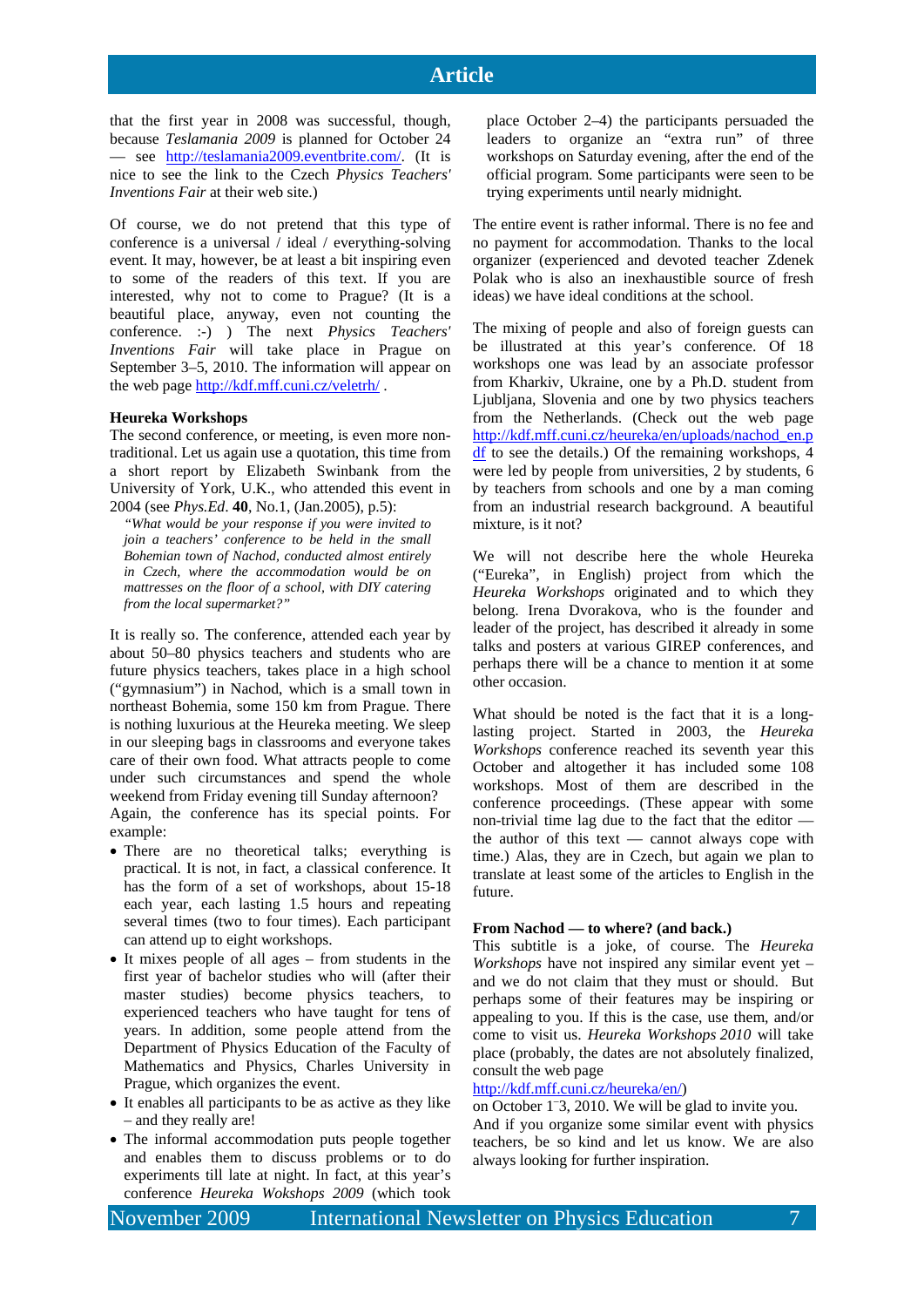## **Upcoming Conference**



### **First announcement**

# **GIREP-ICPE-MPTL 2010 Reims International Conference August 22-27, 2010 – Reims, France**

## **Teaching and Learning Physics Today: Challenges? Benefits?**

We kindly invite you to participate in the GIREP-ICPE-MPTL International Conference on *Teaching and Learning Physics Today: what challenges? what potential benefits?*, to be held August 22-27, 2010 at the Centre des Congres, Reims.

During the last 15 years, in most countries, the popularity of physics among students is low and enrolments have declined. Different approaches have been proposed to confront this situation, both at school and university level. It seems that some of them have already been successful. We hope that our conference will offer an opportunity for in-depth discussions of the topic and for the sharing of experiences in order to move forward in this field.

The organisers invite contributions addressing the following sub themes in the field of:

- 1. Physics Education Research and Suggestions for Improving Physics Teaching
	- Teacher training (developing teaching competences, etc.)
	- Initial teaching
	- Different ways of learning

#### **ICPE Chair's Corner** *(continued from page 1)*

Building on its experience and expertise, obviously, a 5-year effort of this nature cannot be undertaken within the existing financial structure of only IUPAP or ICTP. Then the organizations will together solicit funds from both public and private sources with the goal of eventually getting governments and regional professional organizations to take major financial responsibility for the workshops in their own territories.

Project *Physware* will provide us a unique opportunity to create and strengthen regional and international network of physics educators who can

- Use of multimedia
- Teaching using the History of Physics

2. Physics

- Physics today (spintronics, ...)
- Energy,
- System Earth (climate, environment, …)
- Physics and Human Body,
- Teaching University Physics to non physicists,

Oral presentations, workshops and symposia will take place during morning and afternoon parallel sessions. Multimedia workshops and poster presentations are also encouraged.

The website of the conference will be available soon. A call for papers will be issued promptly.

NOTE: We are happy to reveal that 2007 Physics Nobel Prize winner Albert Fert is one of our invited keynote speakers.

think globally and act locally. It is for us now to make it our commission's flagship program.

ICTP will host a PHYSWARE website. This repository of high quality physics education resources will serve the needs of those from countries where examples of best practice are not easily available. The website will consolidate the gains of *Phyware* workshops, give sustained support to *Physware* participants and create a forum for continued sharing of efforts. It will strive to create a community of practice.

Pratisha Tolly

 *Pratibha Jolly*  ICPE Chair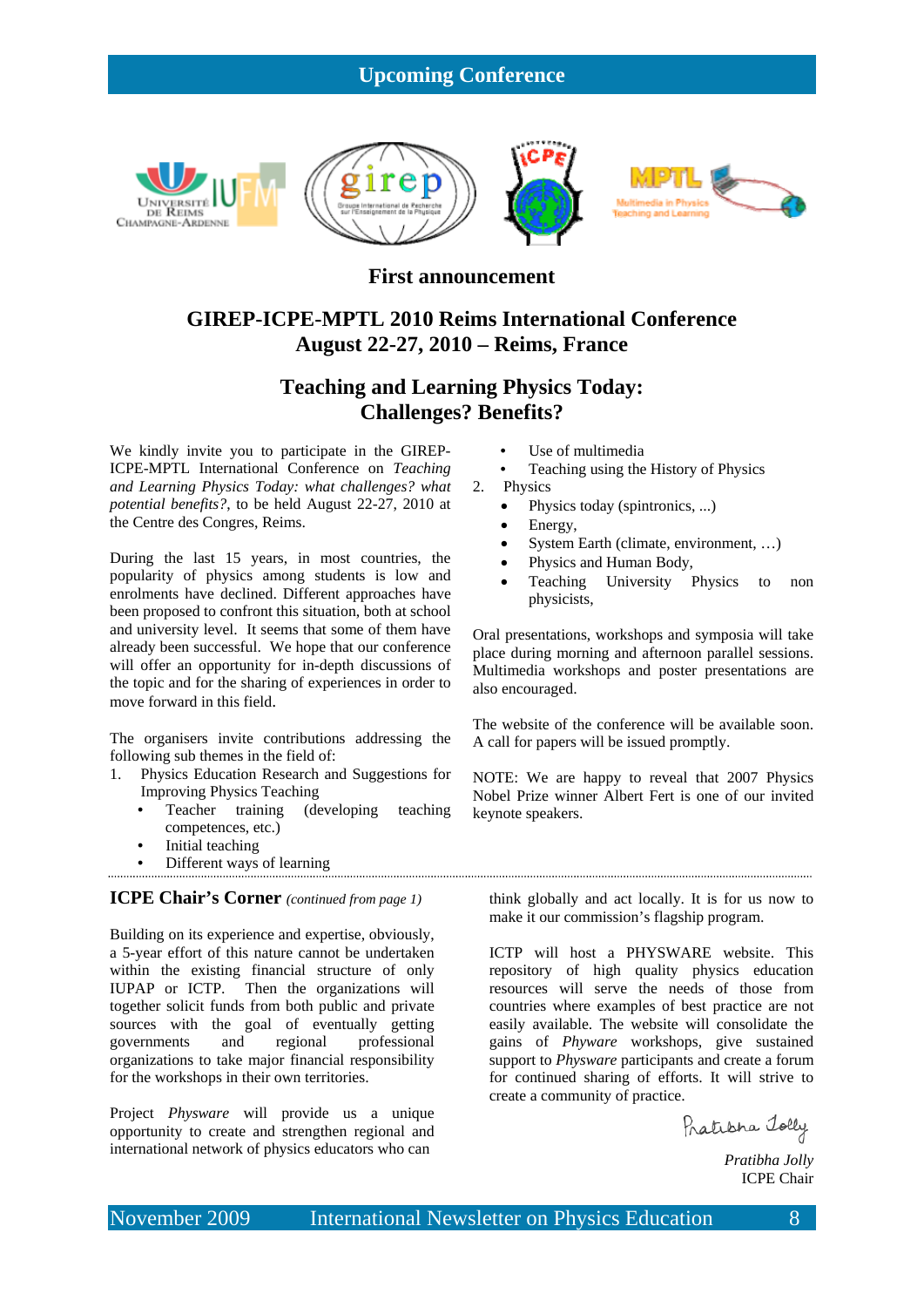# *Recent Developments in Physics Education in Canada*

 $T$ etyana Antimirova  $^1$  <u>< antimiro@ryerson.ca</u>> , Pedro Goldman  $^1$ , Nathaniel Lasry  $^2$ , Marina Milner-Bolotin  $^1$ *and Robert Thompson <sup>3</sup>*

<sup>1</sup> Department of Physics, Ryerson University, Toronto, Canada<br><sup>2</sup> Abbat Collage and Centre for the Study of Learning and Performance, Montreal

<sup>2</sup> Abbot College and Centre for the Study of Learning and Performance, Montreal, Quebec, Canada  *Department of Physics and Astronomy, University of Calgary, Alberta, Canada* 

*This article is reprinted (with permission) from La Physique au Canada, Vol.65, No.1, pp.19–22 It is a follow-on piece to the article which appeared in this Newsletter, No.55, April 2008* 

Physics Education, a relatively new research field in Canada, has witnessed significant growth over the past decade. There are at least two reasons why the impact of these developments should be carefully examined. Firstly, the majority of the post-secondary students taking physics are not physics majors: consequently, the quality of physics teaching affects the educational experiences of thousands of students. Secondly, the quality of physics teaching at all levels affects the scientific literacy of the general population, which is one of the indicators of a country's economic potential. The goal of the current paper is to inform the readership of the recent developments in Physics Education Research (PER) in Canada.

Historically, teacher preparation has been confined to the schools of education, often divorced from the science departments. To this day, most of the science education research comes from the schools of education worldwide. PER, as a field, emerged roughly 40 years ago as a product of the "post-Sputnik" era. The PER movement was spearheaded by the physicists Robert Karplus and Arnold Arons. The main difference between the physics and science education research fields is their areas of interest and employed methodology. PER researchers, with their physics expertise and the knowledge of educational psychology, focus on the learning and teaching of physics-specific concepts from elementary schools to universities. This also includes physics teacher preparation and in-service teacher professional development. Physics education researchers view physics learning and instruction more as a science than an art. The importance of using science tools for teaching science and evaluating the instructional outcomes was stressed in Carl Wiemans's Herzberg Memorial Public Lecture at the Canadian Association of Physicists (CAP) congress in 2007 entitled "Science Education in the 21st Century: Using the Tools of Science to Teach Science".

Currently, PER is represented by well over a hundred groups worldwide, with a few dozen active PER groups in the United States alone. In Canada, there is only one PER group housed at the Department of Physics: the Physics Education Research Group at Ryerson University. Affiliated with the Faculties of Science, there are two other science education groups:

the Carl Wieman Science Education Initiative at the University of British Columbia and the newly formed Research and Instruction in Science Education (RAISE) Centre at the University of Calgary, which involves faculty from all six science departments.

Awareness and interest in PER is growing among the Canadian physicists. Yet, one may ask why PER is so under-represented in Canada. One of the main reasons is that PER is severely undermined by the continued lack of sustainable government funding that limits the opportunities for graduate studies in Physics Education. Canadian granting agencies do not currently recognize subject-based science education research, such as PER, as a scientific discipline. Despite the funding-related challenges faced by the Canadian PER faculty, excellent PER work has been done in Canada for many years by pioneers such as Ernie McFarland at the University of Guelph, Robert Hawkes at Mt. Allison University, Calvin Kalman at Concordia University and Alan Slavin at Trent University, to name just a few. They researched and promoted innovative teaching methodologies and employed scientific methods to analyze their impact on student learning. Even though this work had been done with little institutional or financial support, it planted the seeds of PER in Canada. Consequently, faculty who currently devote at least part of their time to PER can be found across Canadian universities, high schools and colleges.

A description of a few case studies of PER, as well as some recent developments on the Canadian PER scene, can be found in references. Two major recent university initiatives, fully funded by their respective institutions, deserve a note. As previously mentioned, the Carl Wieman Science Education Initiative is the result of a 12 million dollar grant offered by the University of British Columbia to the Physics Nobel Prize Laureate, Professor Carl Wieman. This initiative opened a new era in the Canadian subjectbased Science Education Research showing the interest and commitment of a major Canadian research university in improving the quality of science teaching. In Ontario, inspired by the science education research findings, the University of Toronto is investing 4.7 million dollars to build a new state-of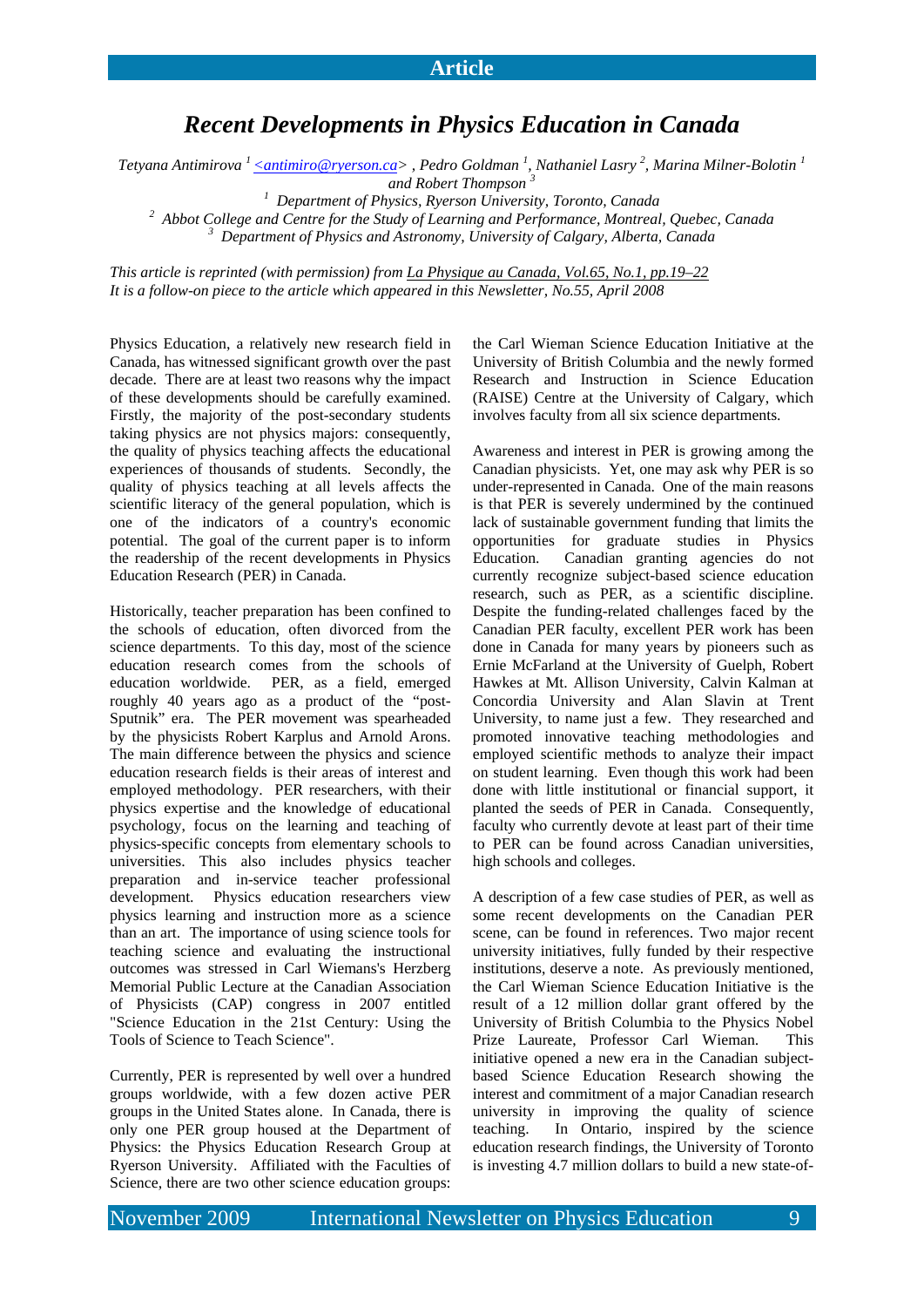the-art introductory workshop/studio style physics laboratory.

Ryerson University in Toronto has taken a major step towards formally recognizing and promoting PER. Indeed, in the past four years two full-time tenuretrack physics faculty members (Tetyana Antimirova and Marina Milner-Bolotin) were hired by the Department of Physics specifically to conduct PER. To our knowledge, these are the first tenure-track faculty PER positions in Canada. Two more faculty members devote part of their research to PER. One of the major research themes of the group at Ryerson is investigating how enquiry-based learning in large introductory physics classes is enhanced by the use of modern technology (clickers, real-time data acquisition and analysis technologies, interactive computer simulations, Video-based Motion Analysis, on-line tutoring/homework/testing systems, etc.). Thanks to the recent Hewlett Packard Technology for Teaching Grant, the Ryerson PER group is creating a Mobile Science Lab for Science and Engineering Students. Another focus of our research is studying, in the introductory physics courses, the impact of the high school physics experience on the students' attitudes towards science, their motivation and learning outcomes.

At the University of Calgary, Robert Thompson leads a group focused on research and development of the small group instructional components (i.e. teaching laboratories and tutorials) of large first year physics service courses. It is specifically focused on using teaching technologies (e.g. computer-based experimental data collection devices and computer simulations) to create an integrated, concept-based, learning environment for student learning in mechanics, electromagnetism, and thermodynamics. This project, which has a significant research and development component, has been fully funded for a three year period through 2010 by University of Calgary sources at a level of approximately \$75,000 per annum, and includes the hiring of, to the best of the authors' knowledge, Canada's first Post-Doctoral Fellow/Research Associate fully dedicated to PER, Dr.Daria Ahrensmeier. The Faculty of Science in Calgary is also the home to the newly formed RAISE (Research and Instruction in Science Education), a multidisciplinary group of scholars committed to quality university education in the Sciences. RAISE's first major research project, also funded through University of Calgary sources, is focused on the completion of a comprehensive survey of activities, innovations, requirements, aspirations, and barriers related to the science education efforts of every faculty member in the Faculty of Science at the University of Calgary. Completion of this ambitious project is slated for mid 2009.

All these initiatives have been funded mainly at the university level, and have not yet had a significant effect on the funding of PER initiatives at other Canadian universities. However, we believe that they are indicative of significant changes to come.

The efforts of the individual faculty members pursuing PER field are not to be overlooked. Calvin Kalman's educational research at Concordia University involves full-blown testing of a student-centered approach based on journal writing and in-class use of small collaborative group methods. His work emphasizes cognitive aspects and critical thinking development. His long-term work has recently culminated in publication of two PER-focused books offering best practices and promoting effective teaching in Science and Engineering.

Alan Slavin's (Trent University, Peterborough, Ontario) work on monitoring drop-out and failure rates in the introductory physics courses emphasizes the importance of high school physics courses among other factors determining students' success.

Nathaniel Lasry (John Abbott College, Montreal, Quebec) collaborates with Eric Mazur's group at Harvard in studying Peer Instruction across different institutions, student populations and types of classroom social interactions. Disturbed by his students' perception of a disconnect between classroom physics and the physics of everyday life, Lasry is also very interested in learning from contextrich everyday life-like activities. With the support of the CCDMD (a non-profit Quebec Ministry of Education publishing house) Lasry has recently launched a Problem Based Learning web site for college physics. This website proposes a growing number of life-like activities, student and teacher materials, and actively solicits meaningful contextrich activities from physics faculty members across the country. The site can also be accessed through the comPADRE portal of resources for Physics and Astronomy by searching for PBLor through the recently launched Physics Source portal for introductory physics resources.

In our view, the contributions of the Canadian physics educators to PER field are limited not by the lack of expertise or interest, but only by the lack of funding. The urgency of creating sources of continuing governmental funding for PER was emphasized in a recent letter to the presidents of the three major Canadian granting agencies (NSERC, SSHRC and CIHR). CAP suggested that science education grant proposals be evaluated by representatives of all three agencies.

Meetings at the 2008 CAP Congress suggested that long term progress in the area of science education research is possible, but definite actions by the professional societies and funding agencies towards implementing some of the ideas outlined in this letter would, in our opinion, be a major step forward from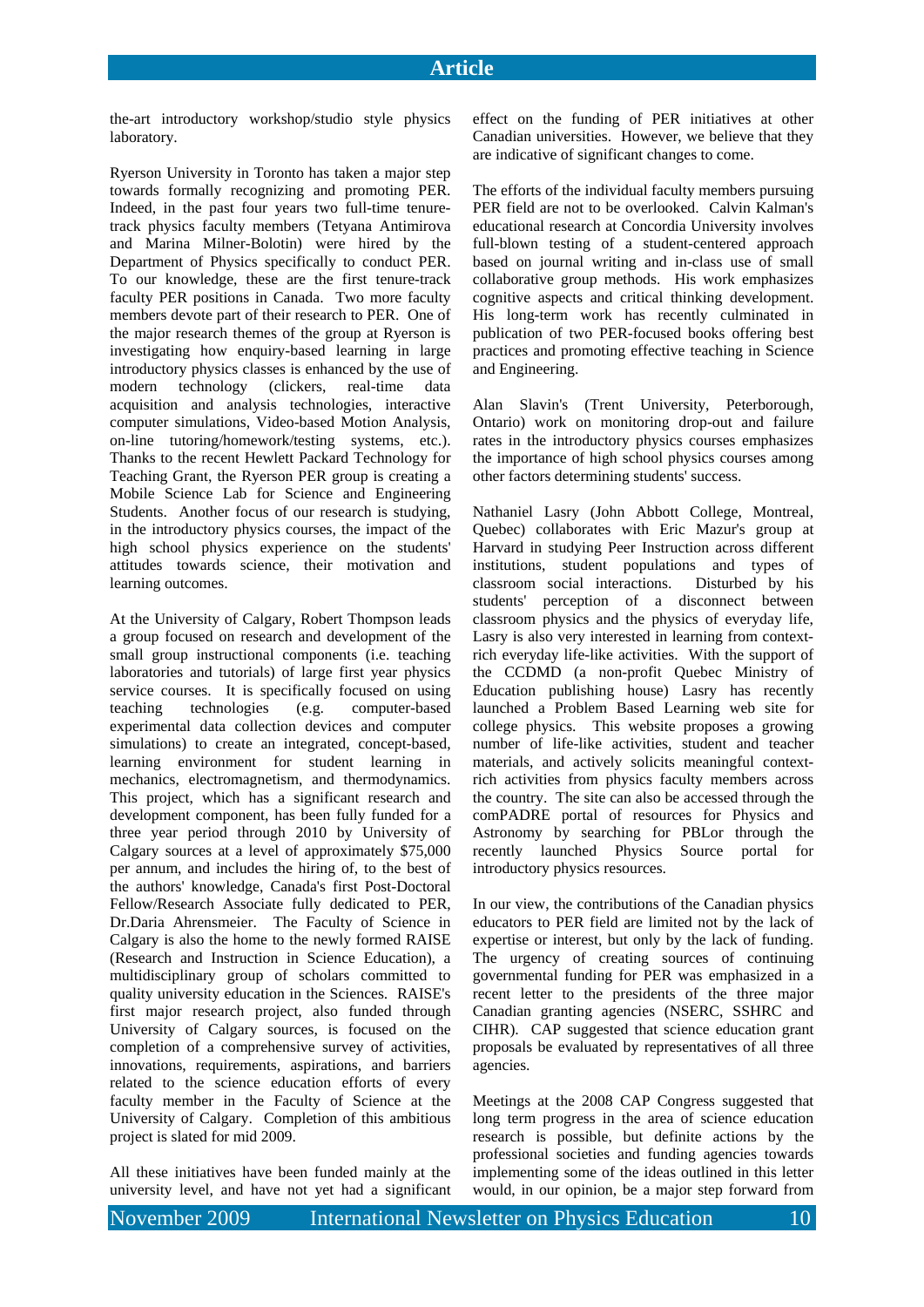the current situation that has serious negative ramifications for the state of physics education in Canada. The request for changes in PER funding in Canada was endorsed by more than 120 Canadian scientists and physics educators, as well as the President of the American Association of Physics Teachers. Moreover, the members of the Ontario Association of Physics Teachers who attended the general OAPT meeting held during 2008 Annual OAPT conference has unanimously voted in support of this initiative.

| Year                                                                    | 2005 | 2006                   | 2007   | 2008         |  |  |  |
|-------------------------------------------------------------------------|------|------------------------|--------|--------------|--|--|--|
| <b>Plenary</b>                                                          |      |                        | Carl   | Eric         |  |  |  |
| speakers <sup>1</sup>                                                   |      |                        | Wieman | <b>Mazur</b> |  |  |  |
| $DPE$ sessions <sup>2</sup>                                             | 2    | 2                      | 2      | 3            |  |  |  |
| <b>Invited</b>                                                          | 6    |                        | Δ      | 6            |  |  |  |
| speakers <sup>3</sup>                                                   |      |                        |        |              |  |  |  |
| Contributed                                                             | ន    | 8                      | 8      | 8            |  |  |  |
| talks                                                                   |      |                        |        |              |  |  |  |
| <b>Posters</b>                                                          | Δ    | $\mathcal{D}_{\alpha}$ |        |              |  |  |  |
| <sup>1</sup> Not including CAP Medal for Excellence in Teaching plenary |      |                        |        |              |  |  |  |
| talks.                                                                  |      |                        |        |              |  |  |  |
| <sup>2</sup> Not including CAP/DPE teachers workshop sessions           |      |                        |        |              |  |  |  |
| <sup>3</sup> Not including invited speakers at the teachers' workshop.  |      |                        |        |              |  |  |  |

*Table 1: Division of Physics Education Activity at CAP Congress 20052008* 

A final indicator of increased interest and activity in Physics Education in Canada is the volume of activity and the profile of the education-related activities at the annual CAP Congress in recent years. In addition to the plenary prize talk given each year by the recipient of the CAP Medal for Excellence in Teaching, the last two Congresses have each featured, as selected by the CAP program committee, plenary talks in physics education (in 2007 by Carl Wieman and in 2008 by Eric Mazur). Furthermore, in addition to the teachers' workshops that happen each year, the Division of Physics Education has organized 2 or 3 oral presentation sessions in each Congress. These sessions include both invited and contributed talks related to education research and curriculum development, with the numbers summarized in Table 1, above. We can further attest to the recent surge of interest in Physics Education Research among physics faculty in Canada as testified by the extraordinary attendance at all the Division of Physics Education (DPE) sessions of the 2008 CAP Congress (see Fig. 1), culminating with a standing-room only session, which concluded with an invited talk by Eric Mazur that spontaneously developed into an impromptu question and answer session that continued well into the lunch break and beyond!



*Fig.1 A very successful DPE session at the 2008 CAP Congress in Quebec City.* 

We believe that recent developments in Canada and abroad give us an unprecedented, historic opportunity to bring Physics Education Research in Canada to the status, recognition and impact on physics teaching practices that it has in most countries. Although there are still few PER faculty members in Canada, our contributions are beginning to be recognized abroad. For instance, next year's annual PER Conference which will be held in Ann Arbor, Michigan, will be organized by an all-Canadian committee which is composed of three authors of this manuscript. We should seize this opportunity: we must act now, with vigour, energy and enthusiasm to convince the granting authorities of the need to fund this important field, and the regulating bodies to allow us to introduce Physics Education as a viable discipline for Graduate Programs. We would like to emphasize the importance that a strong Division of Physics Education of the CAP, the main body representing Physics Education in Canada, will and should have in these pursuits.

Finally, "Physics in Canada" has recently launched "Physics Education Corner" to inform the membership of the ongoing developments in Physics Education in Canada. We hope that this venue will be used by our members to report on any new findings that have a potential to improve physics teaching practices across Canada.

*Note: The reference list for this article may be found at: La Physique au Canada, Volume 65, No. 1, pp.21- 22*

URL:http://www.cap.ca/pic/archives/65.1%282009%2 9/source.html